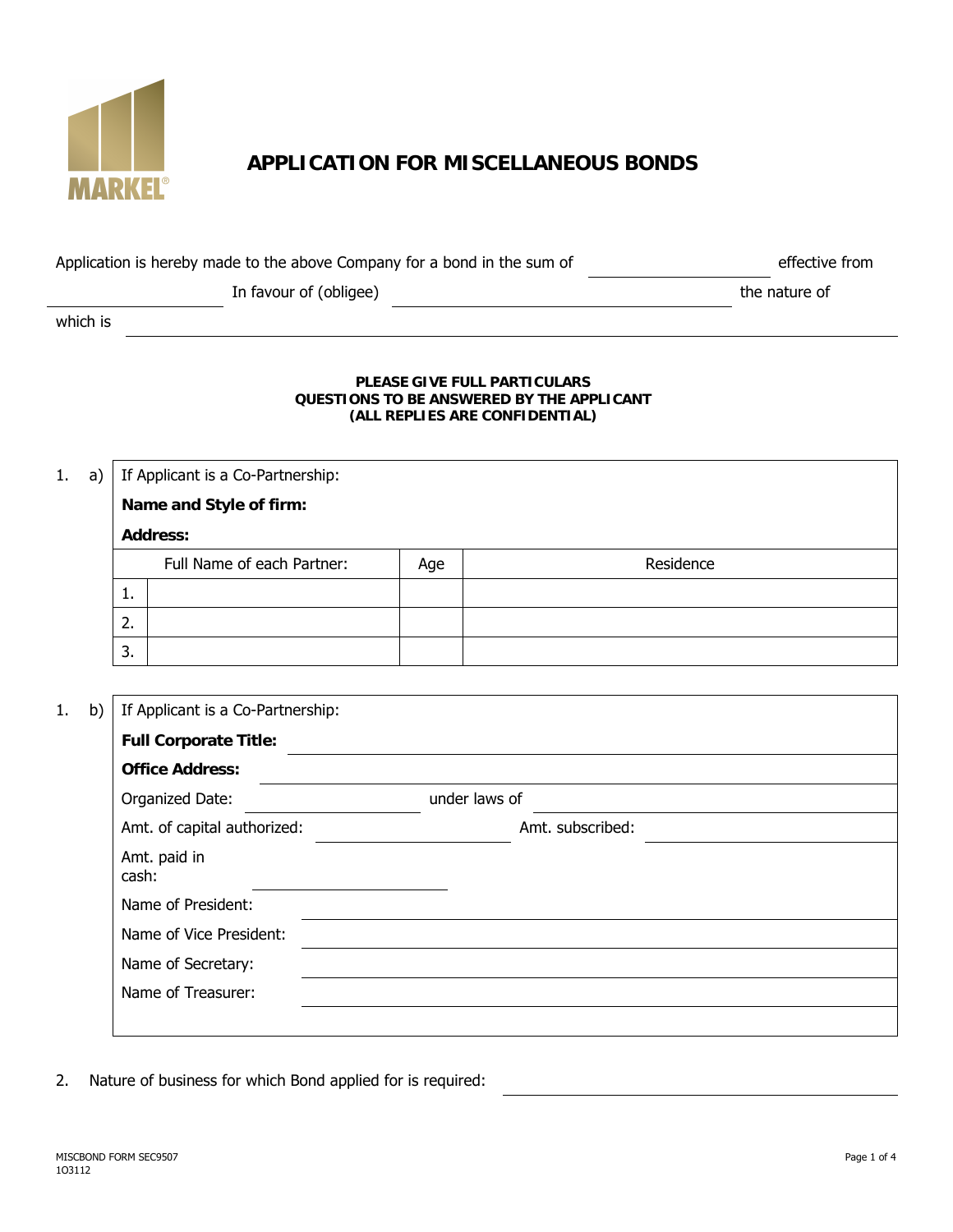3. How long engage in that business?

From: To: To: At (location):

### 4. **ATTACH COPY OF YOUR MOST RECENT FISCAL FINANCIAL STATEMENT**

## 5. Give names of three largest creditors:

| Name | Amount Outstanding | Date Incurred | Date Due |
|------|--------------------|---------------|----------|
|      |                    |               |          |
|      |                    |               |          |
|      |                    |               |          |

6. Are you engaged or interested in any other line of business?

If so, state its nature, location, firm name, name of partners, etc:

| 7.  | Do any judgements stand against you or any firm or company of which you are an officer?<br>If so, give particulars in separate statement.                                             | Yes | No |
|-----|---------------------------------------------------------------------------------------------------------------------------------------------------------------------------------------|-----|----|
| 8.  | Have you, or has the firm applying for this bond, ever compromised with its creditors?<br>If so, please give full details regarding settlement in confidential letter to be attached. | Yes | No |
| 9.  | Has application been made elsewhere for this bond?<br>If so, what Company and why decline?                                                                                            | Yes | No |
| 10. | Has applicant or any of his/her associate officers been refused a bond?<br>If so, why?                                                                                                | Yes | No |
| 11. | Please give address of bank:                                                                                                                                                          |     |    |
|     | May it be referred to?                                                                                                                                                                | Yes | N٥ |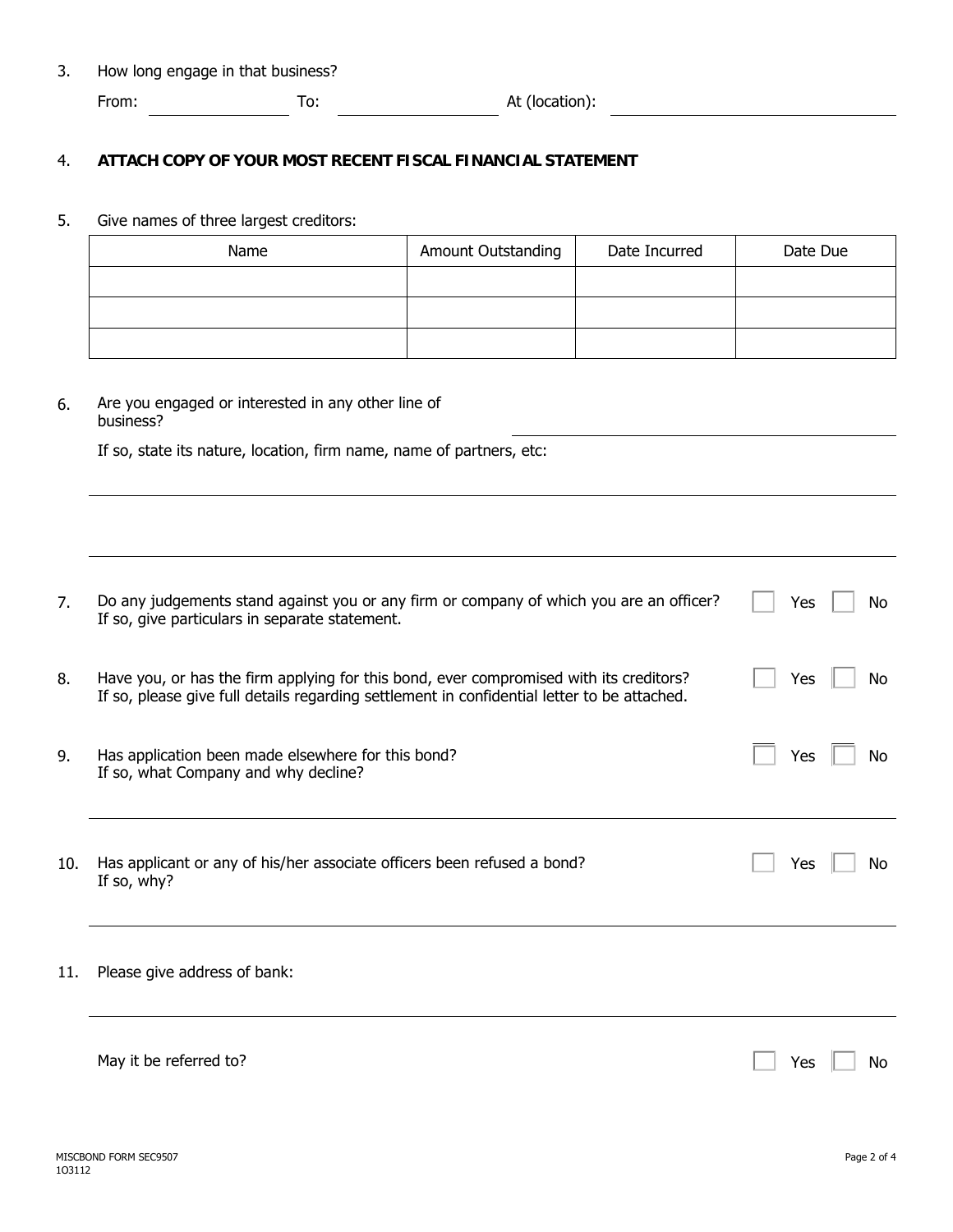### **DECLARATION AND OBLIGATION**

The undersigned declared that the answers written herein are true, and in consideration of the execution by Certain Underwriters at Lloyd's, hereafter called "the Company" of the bond hereby applied for, agrees as follows:

- (1) To pay to the said Company upon execution thereof, the sum of  $\Box$  as a premium therefor, for the term ending on the day of 20 and a further sum of to be paid in advance for each year thereafter until the Company shall have been, by the undersigned, furnished with good and sufficient legal evidence of the termination of all the liability under said bond - but with privilege to said Company to at any time withdraw further responsibility thereunder, if it so elect, upon written notice to the undersigned of its intention so to withdraw, in which event the undersigned will promptly substitute another bond, or other satisfactory security, and the said Company's only liability to the undersigned shall be for the pro rata unearned portion of the premium that shall have been paid to it.
- (2) To indemnify and save harmless the said Company from and in respect of any and all liability, claims and/or demands to which it may be exposed or subject and all loss, costs, damages and expenses whatsoever, to include legal and law costs at law or in equity, or liability therefor, which it may be called upon to sustain or incur by reason of its said Bond, or making any investigation on account of same, and to immediately upon the demand of said Company place in its possession funds, either in cash or liquid securities, sufficient to meet the payment of any loss, damage, costs, charges or expenses, that it may be called upon to sustain by reason of its said Bond, and to admit the voucher or other proper evidence of payment by it of any loss, damage costs, charges or expense under its said Bond to be conclusive evidence against us and each of us of the fact and extent of our liability to it and under this agreement, and we and each of us do hereby renounce the benefits of division and discussion and do hereby declare that we clearly understand this agreement and have willingly signed.
- (3) That this undertaking shall extend to include and be binding upon the heirs, executors, administrators, successors and assigns of the parties hereto.

Signed and dated this day of , 20 .